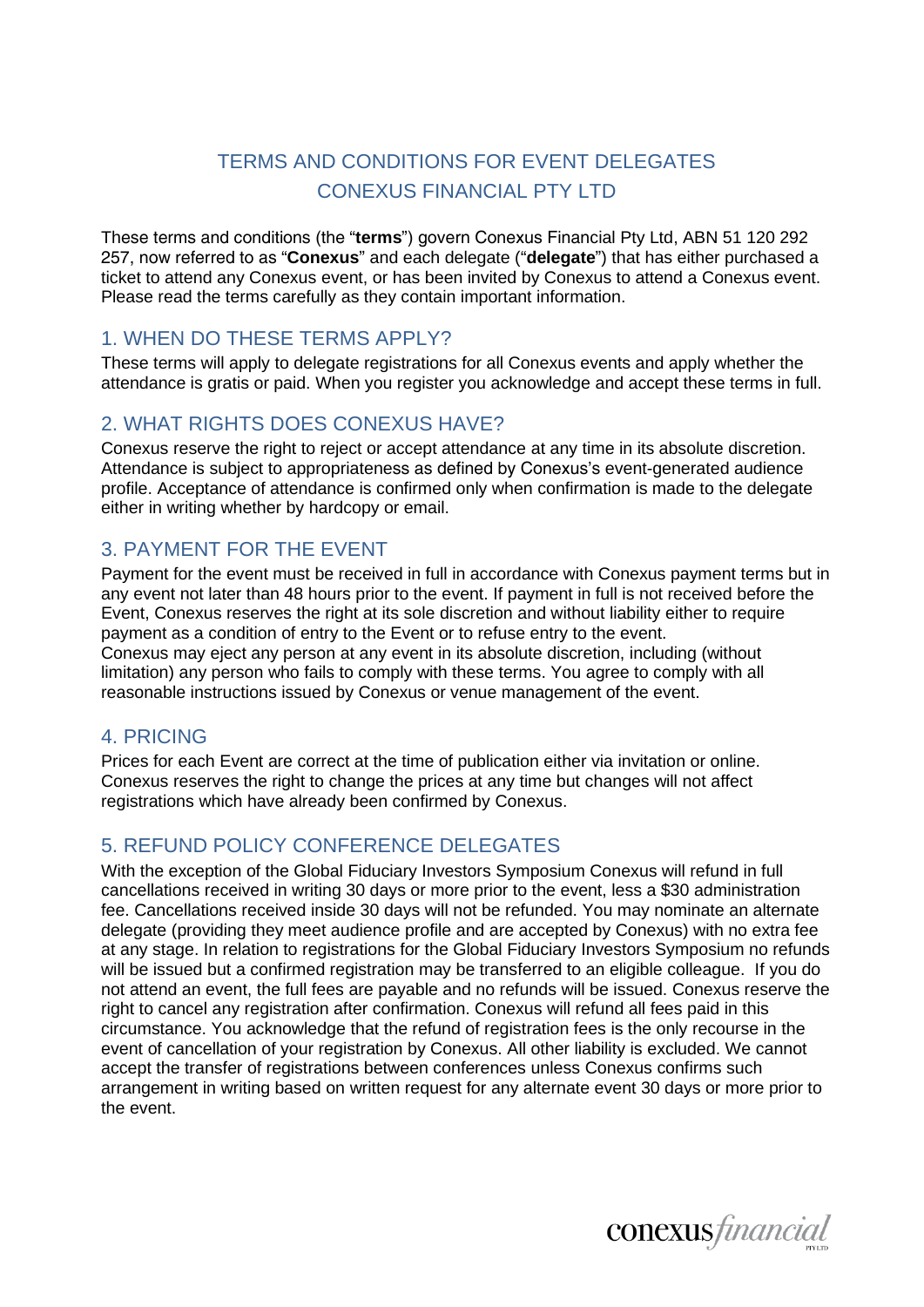## 6. DISCOUNTS

Discounts for group registrations are only valid for the number of delegates specified on Conexus promotional material or online. If the number of delegates attending the event is less than the number specified in the group booking (either as a result of cancellations prior to the event or as a result of delegates failing to attend the event), Conexus reserves the right to revise the fees in line with the number of delegates actually attending the event.

## 7. COMPLIMENTARY DELEGATES

Once registration is complete, complimentary delegates agree to attend and participate and/or advise inability to attend within 30 days of the event. Conexus reserves the right to invoice complimentary delegates for catering costs incurred.

# 8. EVENT COPYRIGHT AND CONSENT

8.1 All delegates acknowledge that the material presented at an event is copyrighted and cannot be re-used without the written express permission of the organiser.

8.2 All unauthorised photography and the recording or transmitting of audio or visual material, data or information is expressly prohibited.

8.3 You consent to filming, sound recording and photography of the event as an attendee and consent to the use by Conexus of any such recording or photography anywhere in the world for promotional and other purposes.

# 9. EVENT MODIFICATIONS

9.1 Conexus reserves the right at any time to change the format, participants, content, location and timing or any other aspect of the event, in each case without liability.

9.2 Conexus reserves the right to postpone or cancel an event without liability at any time for any reason whether or not due to causes beyond its reasonable control.

9.3 Conexus will not be liable to the delegate for any damages, costs, losses or expenses of any kind incurred or suffered by the delegate as a result of or in relation to Conexus events modifying, postponing or cancelling the event.

9.4 If the event is cancelled or postponed for reasons that are beyond the control of Conexus, Conexus may retain the fee and will not be required to make any refund of the fee to the delegate.

## 10. LIMITATIONS OF LIABILITY AND INDEMNITY

10.1 Provisions of the *Competition and Consumer Act* 2010 and other laws in force from time to time in Australia may imply warranties or conditions or impose obligations and guarantees on Conexus ("implied terms"). If any such provisions apply, to the extent permitted by law Conexus's liability and the delegate's sole remedy will be limited to the refund of the fee paid to Conexus. Subject to such provision, all representations, conditions and warranties of any nature are expressly excluded.

10.2 Subject to any implied terms and to the maximum extent permitted by applicable law, Conexus, its employees, agents and contractors will not be liable for personal injury or death, property damage, or any other loss (including without limitation, liability for negligence, breach of these terms or any other agreement), damage, cost or expense (including, without limitation,

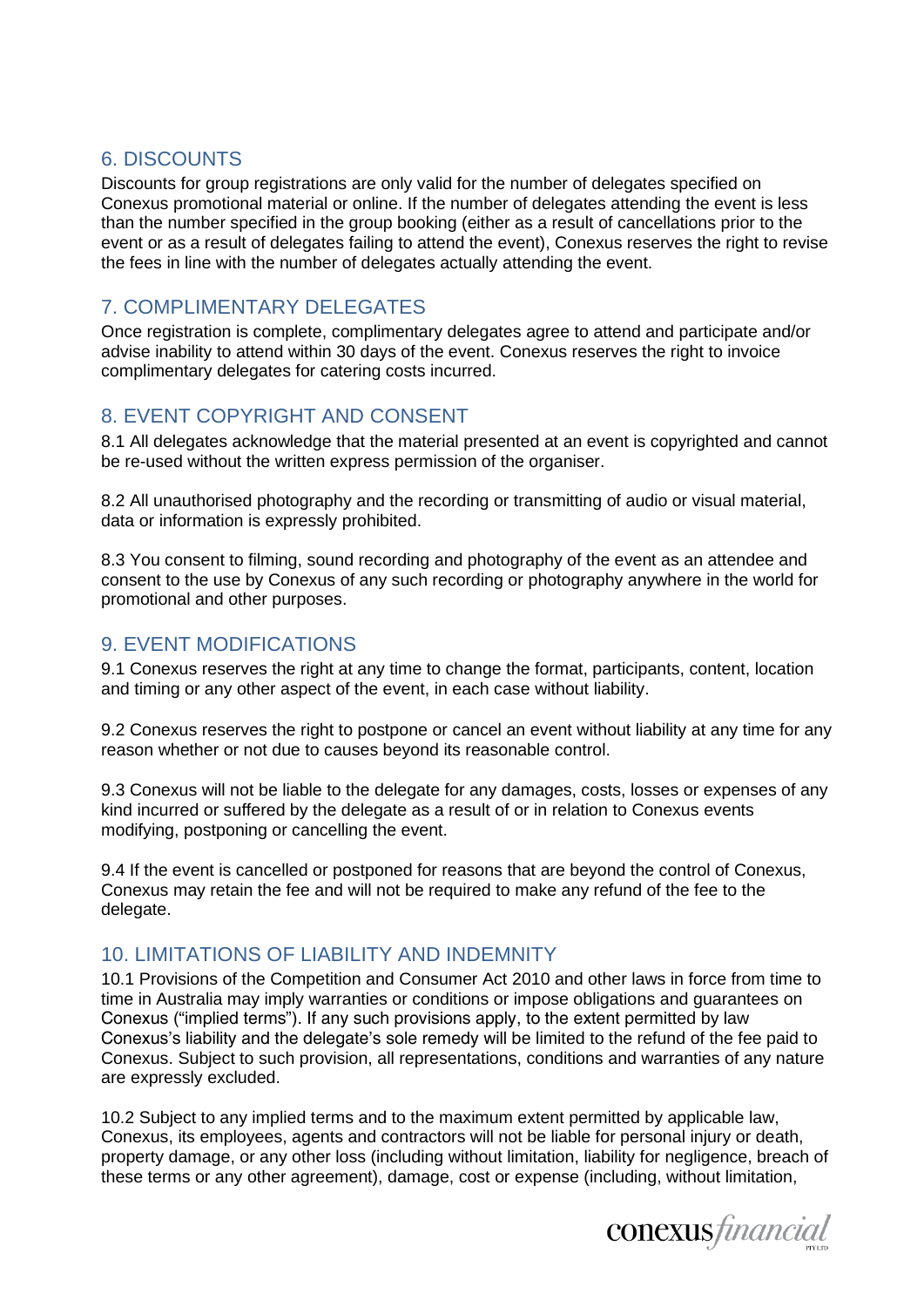loss of profits, business interruption, loss of information, indirect, special, punitive or consequential loss or damage) arising out of or in connection with the event. This includes and is not limited to any losses associated with cancellation costs relating to travel, flights, accommodation, should the event be cancelled (including, without limitation, instances arising of actual or threatened war, invasion, act of foreign enemies, hostilities (whether war be declared or not), civil war, rebellion, revolution, insurrection, military or usurped power, civil commotion assuming the proportions of or amounting to a popular uprising, riot, martial law or the act of any lawfully constituted authority in the furtherance of maintaining public order.

10.3 The delegate agrees to fully indemnify and hold Conexus, its employees, agents, contractors and sub-contractors (**representatives**) harmless from any claim, cost, demand, liability or damage (including legal costs, professional costs and other expenses on a full indemnity basis) incurred by Conexus and/or its representatives arising out of or in connection with the events, including but not limited to

- i. a breach of the terms;
- ii. the delegate's use of the venue;
- iii. any damage to the venue or any goods located at the venue; or
- iv. the infringement of any intellectual property or other right of any third party (including the venue).

# 11. DISCLAIMER FOR LEISURE ACTIVITIES

11.1 Delegates should consider carefully whether they will be able to participate in the leisure activities offered as part of the visitor program or highlighted as suggestions for partners or participants.

11.2 You accept that it is entirely your responsibility to decide whether participation in any activity is appropriate and it is also your responsibility to observe all safety requirements and instructions that you may be given in relation to any associated activities.

11.3 To the extent permitted by law, neither Conexus nor its officer or employees will accept any liability whatsoever for any direct, indirect, incidental, special or consequential damages, whether due to negligence or any other cause, arising from participation in any part of the visitor program, including but not limited to activities outside the event. In the event of death or personal injury, the liability of Conexus and its officers and employees is limited accordingly.

## 12. PRIVACY

12.1 Conexus is committed to protecting the privacy and security of your personal information. In general, the personal information we collect about you includes (but is not limited to) your name, contact details (including phone numbers and addresses) and possibly financial information, including your credit card information.

12.2 Conexus may disclose your personal information to third party providers to whom Conexus has contracted out functions such as mailing houses or event operations. Your personal information may be stored on both US and non-US servers.

12.3 Conexus processes payments for events using online technologies. All transactions processed by Conexus meet industry security standards to ensure your details and payments are protected.

12.4 We also collect information about you that is not personal information. For example, we may collect data relating to your activity on our websites (including IP addresses) via tracking technologies such as cookies, or we may collect information from you in response to surveys.